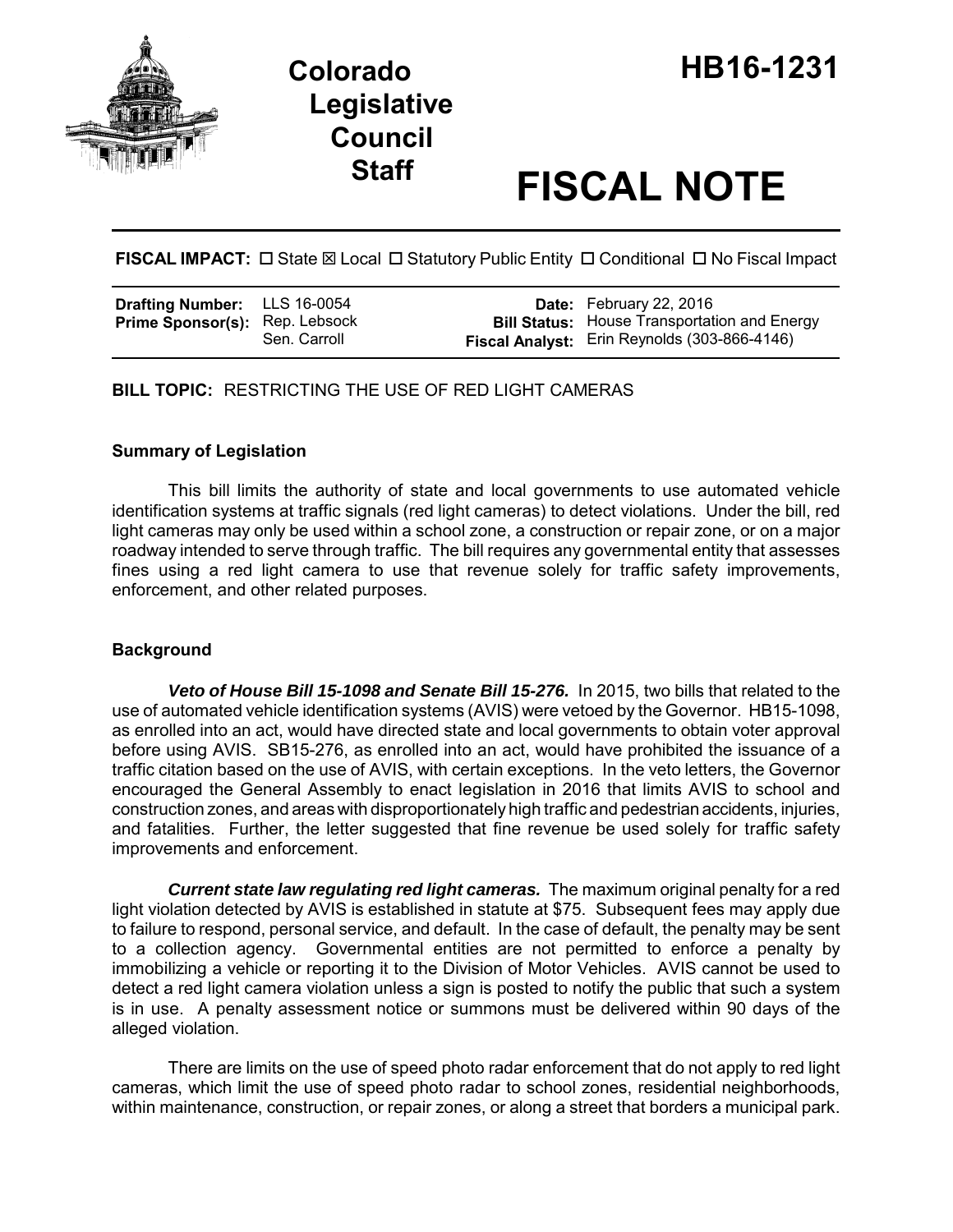February 22, 2016

*Departments of Transportation and Public Safety.* The state does not currently use AVIS to enforce state traffic laws and does not collect penalty revenue from such activities.

#### **Assumptions**

Because the bill permits the use of red light cameras in school zones, construction or repair zones, and, in particular, on major roadways intended to serve through traffic, the fiscal note assumes that local governments that have adopted ordinances approving the use of red light cameras will continue to utilize AVIS technology to promote intersection safety at similar rates. The Local Government section provides information on current red light camera use.

#### **Local Government Impact**

Beginning in the current fiscal year, FY 2015-16, local government fine revenue from red light camera violations captured through AVIS may fluctuate. For informational purposes, Table 1 shows a two-year average of revenue collected and costs incurred by the eight municipalities that currently use red light cameras. Expenditures generally include equipment maintenance and ticket processing.

| Table 1. Two-Year Average Revenue and Expenditures<br>from Municipal Use of Red Light Cameras<br>Numbers are rounded |                |                     |                    |  |  |
|----------------------------------------------------------------------------------------------------------------------|----------------|---------------------|--------------------|--|--|
| City                                                                                                                 | <b>Revenue</b> | <b>Expenditures</b> | <b>Net Revenue</b> |  |  |
| Aurora                                                                                                               | \$3.2 million  | \$1.9 million       | \$1.3 million      |  |  |
| Boulder*                                                                                                             | 1.1 million    | 863,000             | 219,000            |  |  |
| <b>Commerce City</b>                                                                                                 | 383,000        | 224,000             | 158,000            |  |  |
| Denver*                                                                                                              | 905,000        | 440,000             | 465,000            |  |  |
| Fort Collins*                                                                                                        | 410,000        | 280,000             | 130,000            |  |  |
| Greenwood Village                                                                                                    | 338,000        | 283,000             | 54,000             |  |  |
| Lone Tree                                                                                                            | 135,000        | 78,000              | 56,000             |  |  |
| Pueblo                                                                                                               | 138,000        | 126,000             | 12,000             |  |  |
| Totals                                                                                                               | \$7.5 million  | \$4.9 million       | \$2.6 million      |  |  |

*\* Expenditure data specific to red light camera use in Boulder, Denver, and Fort Collins, where speed photo radar is also used, was not available at the time of writing, so these expenditure totals were extrapolated proportionally to revenue totals in each category.*

#### **Effective Date**

The bill takes effect upon signature of the Governor, or upon becoming law without his signature.